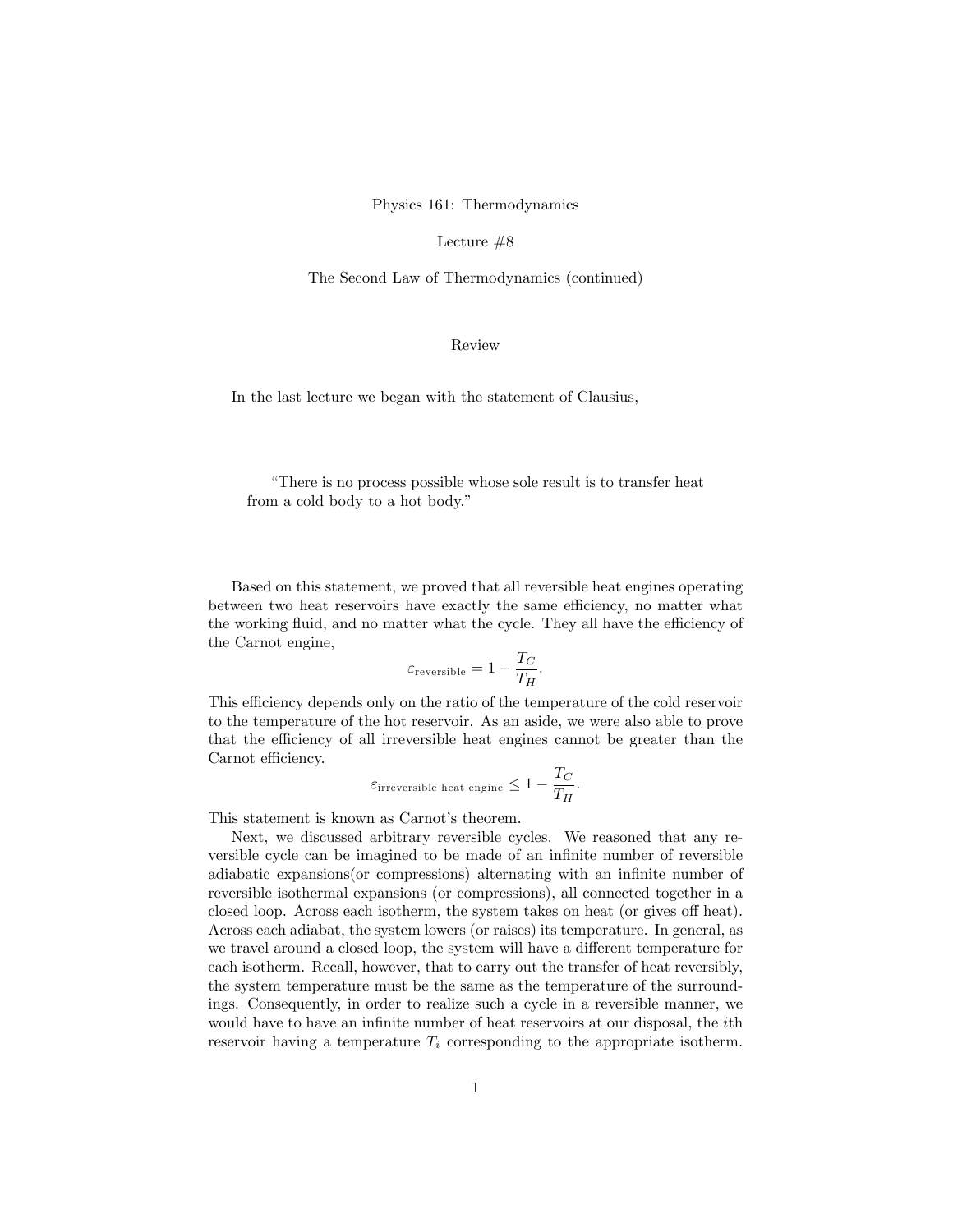

If you connect all of the isotherms and adiabats and Öll out the area in the  $PV$  diagram, you can see that any arbitrary reversible path can be written as a mesh of little Carnot cycles. The internal paths of the adjacent Carnot cycles cancel out, leaving just the external sequence of adiabats and isotherms which takes you around the closed loop of the cycle in question.

We examined the relation between the heat and the temperature for each Carnot cycle in the mesh. Since  $\Delta U = 0$  for any cycle, it follows that, for the ith Carnot cycle, there is a relation between heat and work,

$$
\delta W_{\text{net}_i} = \delta Q_{C_i} + \delta Q_{H_i}
$$

As usual, we use the  $\delta$  to indicate smallness;  $\delta W$  is a small amount of work, and  $\delta Q$  is a small amount of heat. This means that the efficiency of each Carnot cycle can always be written as

$$
\varepsilon_i = \frac{\delta W_{\text{net}_i}}{\delta Q_{H_i}} = \frac{\delta Q_{C_i} + \delta Q_{H_i}}{\delta Q_{H_i}}
$$

$$
= 1 + \frac{\delta Q_{C_i}}{\delta Q_{H_i}}
$$

But we know that the efficiency depends on the ratio of temperatures between the hot reservoir and the cold reservoir,

$$
\varepsilon_i = 1 - \frac{T_{C_i}}{T_{H_i}}
$$

Putting these together, we get

$$
1 + \frac{\delta Q_{C_i}}{\delta Q_{H_i}} = 1 - \frac{T_{C_i}}{T_{H_i}}
$$

Canceling the 1, we end up with

$$
\frac{\delta Q_{C_i}}{\delta Q_{H_i}} = -\frac{T_{C_i}}{T_{H_i}}
$$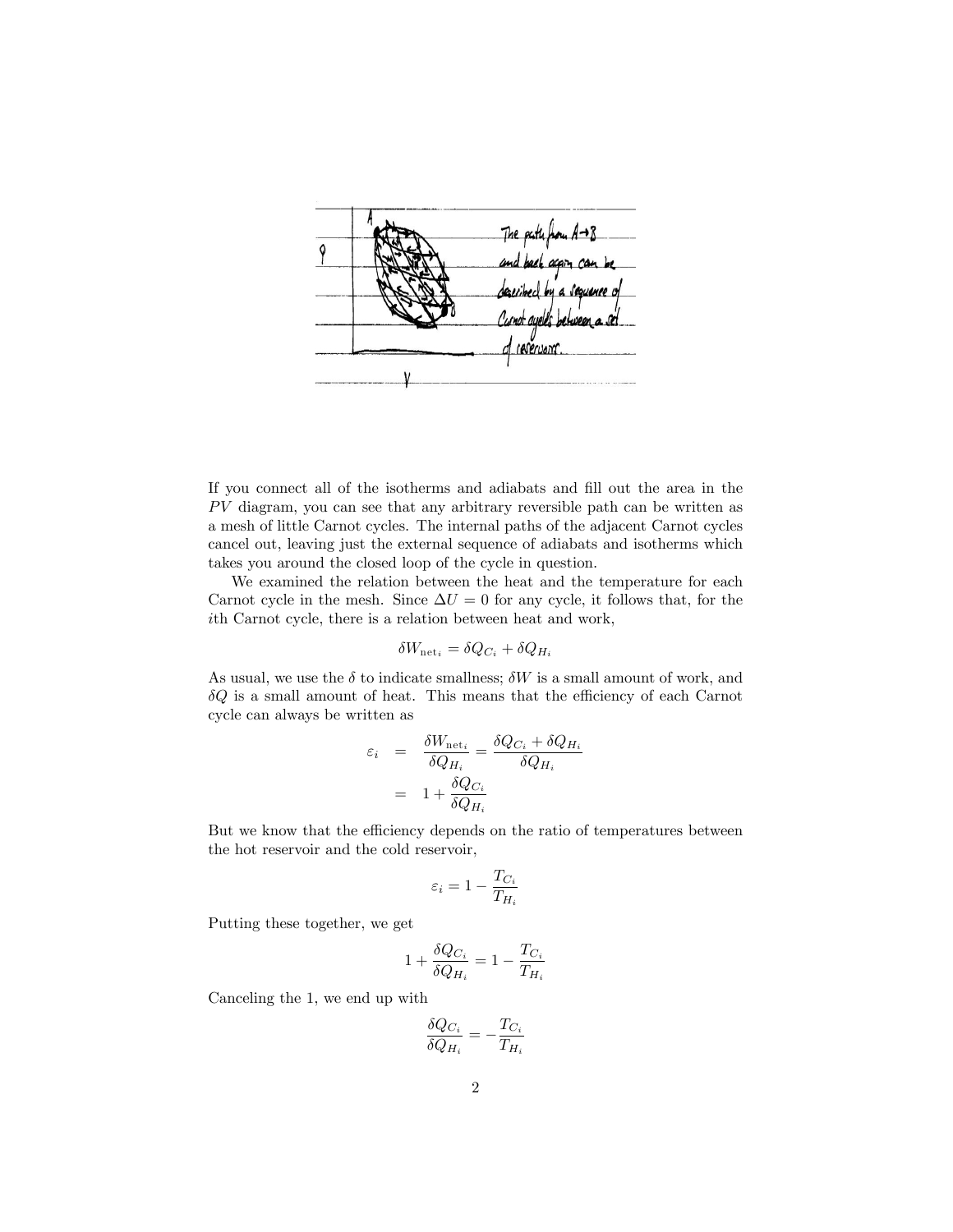This means that for each Carnot loop,

$$
\frac{\delta Q_{C_i}}{T_{C_i}} = -\frac{\delta Q_{H_i}}{T_{H_i}},
$$

or that

$$
\frac{\delta Q_{C_i}}{T_{C_i}} + \frac{\delta Q_{H_i}}{T_{H_i}} = 0.
$$

If this relation is equal to zero for each loop, obviously, summing over all of the loops in the mesh also gives zero;

$$
\sum_{i \text{ (all Carnot loops in mesh)}} \left( \frac{\delta Q_{C_i}}{T_{C_i}} + \frac{\delta Q_{H_i}}{T_{H_i}} \right) = 0.
$$

But in such a summation, you can see that the cold temperature  $T_C$  for one Carnot loop serves as the hot temperature  $T_H$  for the loop just below. And the heat taken from the hot reservoir  $\delta Q_H$  for one Carnot loop must be the same as the heat dumped into the cold reservoir,  $-\delta Q_C$  for the Carnot loop just above. This means that all of the "shared" internal paths of the little Carnot loops in the mesh cancel out in the sum, leaving only the connected series of adiabats and isotherms which follow along the perimeter. This means that the sum which follows the cycle around the closed loop is equal to zero:

$$
\sum_{i\,\, \textrm{(closed loop)}}\frac{\delta Q_i}{T_i}=0
$$

In the limit of an infinite number of isotherms and adiabats, this can be written as an integral,

$$
\int \frac{\delta Q}{T}_{\text{closed loop}} = 0
$$

It is also common to indicate the closed loop by the notation

$$
\oint \frac{\delta Q}{T}=0
$$

Because this result does not depend on the shape of the loop, it can be shown that the quantity  $\delta Q/T$  for any reversible path must be related to a perfect differential of some state function, some function whose difference only depends on a difference in endpoints, and does not depend on the particular path taken to get from one point to another. This is a new state function that we have not seen before in our discussions of the first law. Clausius called this function "entropy", and ascribed to it the symbol  $S$ . A small change  $dS$  is equal to  $\delta Q/T$  for reversible heat transfer. To indicate this, we write,

$$
dS = \frac{\delta Q_{\text{reversible}}}{T}.
$$

This summarizes the historical procedure by which Clausius discovered the existence of the property entropy.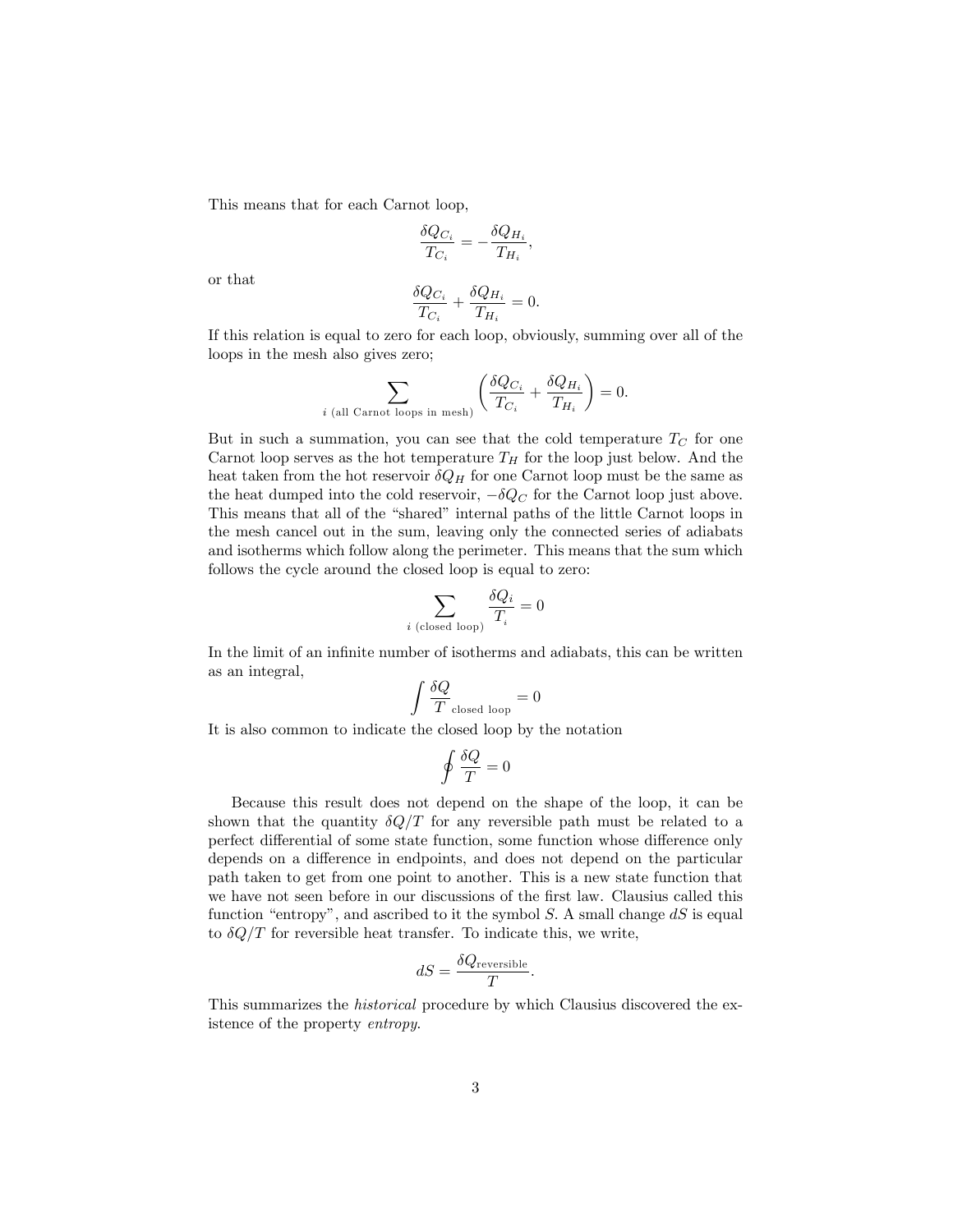The Relation Between  $S(T, V)$  and the two equations of state,  $U = U(T, V)$ and  $P = P(T, V)$ 

How can it be that all fluids give the same efficiency for a Carnot cycle? We said that it has to be universally true, but doesn't that imply special, *universal* properties of all fluids that cause this to be so? When you take a look back at the calculations we performed to find Carnot efficiency for an ideal gas, you can see that the efficiency hinged on properties of the fluid dictated by both its *physical* equation of state  $P = P(T, V)$  and its energy equation of state  $U = U(T, V)$ . For an ideal gas these were  $P = nRT/V$ , and  $U = C_vT$ . Both were established independently by careful measurements of the properties of gases. Yet, since the efficiency of the Carnot cycle combines the properties of both, and since the Carnot efficiency is a universal property of all substances (or else the second law would be violated), you realize that these two equations of state can't be actually be independent relations. When you think about it, for all the fluids that have been discovered in this world (and for all the fluids yet to be discovered), each equation of state  $P = P(T, V)$  must be paired-off with a unique energy equation of state  $U = U(T, V)$  so that all the fluids have the same Carnot efficiency. How do we express the important relationship between  $P(T, V)$  and  $U(T, V)$ ? As we will see below, the two equations of state are linked to one another via the new state function  $S(T, V)$ .

We have proved above that there is a new state function  $S$ , called entropy, that is related to the reversible heat transfer, i.e.

$$
\delta Q_{\rm reversible}=TdS
$$

This has been shown to be a consequence of the second law, the assertion that heat will not spontaneously flow from a cold body to a hot body. Recall now the first law of thermodynamics,

$$
dU = \delta Q - \delta W
$$

which asserts in part that the energy  $U$  is a function of state. This means that for any process that gives rise to a change in state, we can always calculate a change  $\Delta U$  by following a hypothetical reversible path for which the same change in state is achieved. As we have discussed, for a reversible process, the work

$$
\delta W_{\rm reversible}=PdV
$$

is connected to the state functions  $P$  and  $V$ . Moreover, we have just established that, for a reversible process, the heat

$$
\delta Q_{\rm reversible}=TdS
$$

is connected to the state functions  $T$  and  $S$ . Substituting these two quantities into the first law establishes an important connection between changes in the state functions  $U, S$ , and  $V$ :

$$
dU = TdS - PdV. \tag{1}
$$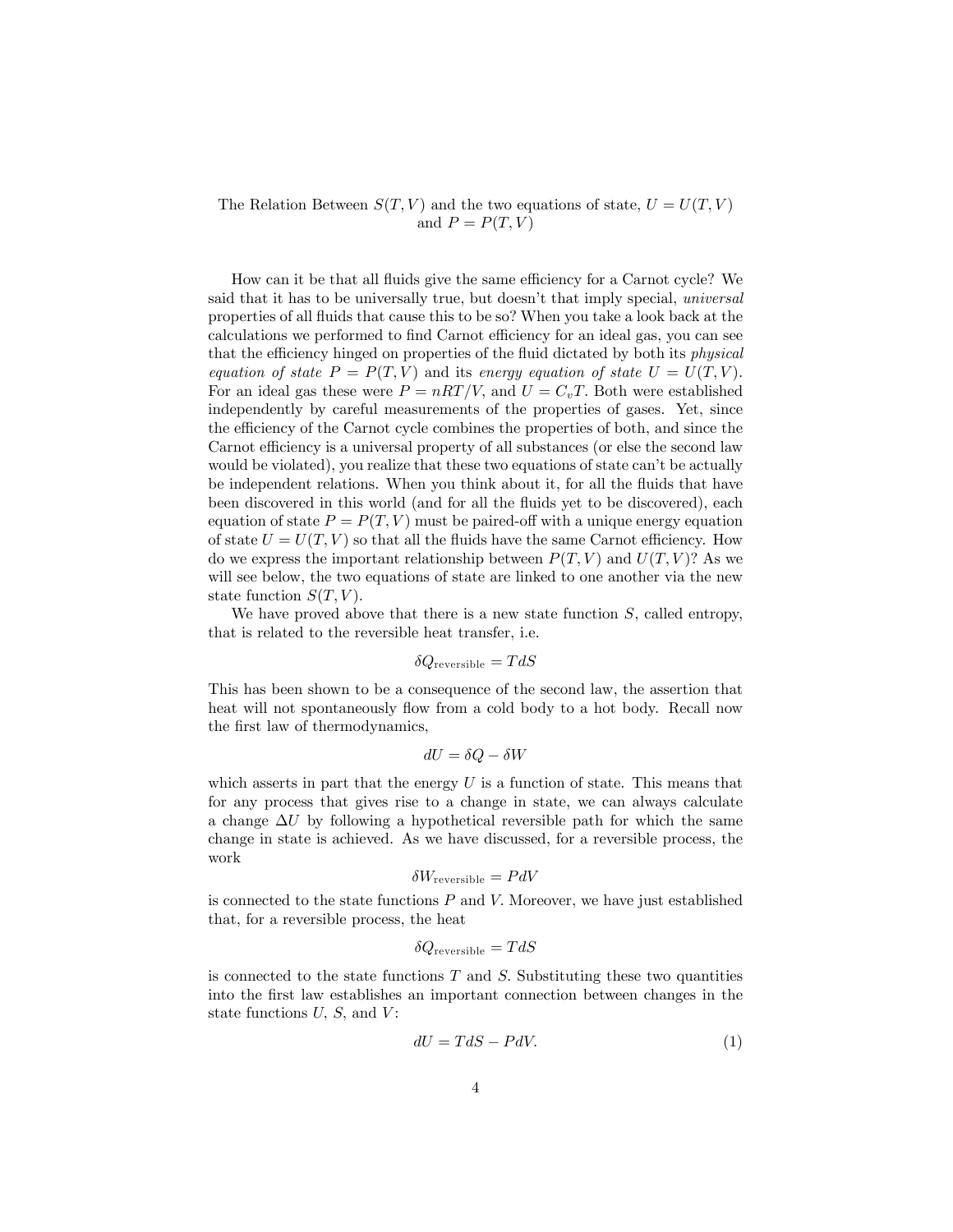This is the celebrated equation that establishes the relation between  $U(T, V)$  and  $P(T, V)$  so that all fluids have the same Carnot efficiency. Alternatively, it can be regarded as the *definition* of the state function  $S$ . By rearranging terms in (1) we can write

$$
dS = \frac{1}{T}dU + \frac{P}{T}dV\tag{2}
$$

Comparing this to a formal expansion of a state function  $S(U, V)$ ,

$$
dS = \left(\frac{\partial S}{\partial U}\right)_V dU + \left(\frac{\partial S}{\partial V}\right)_U dV,\tag{3}
$$

we see by comparing the expansion coeficients that multiply  $dU$  and  $dV$  that the entropy  $S(U, V)$  must be such that

$$
\left(\frac{\partial S}{\partial U}\right)_V = \frac{1}{T}, \text{ and} \tag{4}
$$

$$
\left(\frac{\partial S}{\partial V}\right)_U = \frac{P}{T}.
$$
\n(5)

These two relations define entropy.

As a definition of the entropy, it is probably best to remember relation  $(2)$ , and then compare this with relations  $(3)-(5)$ . But most people find it easier to remember equation  $(1)$  because it is written in the same form as the first law for a reversible process. Indeed, equation (1) looks like the first law, and yet, as the definition of  $S$ , it is actually a statement of the second law!

Along the same lines, the second law establishes a connection between changes in the state functions H, S, and P. Starting with  $dH = dU + d(PV)$ , and substituting the expression above for  $dU$ , we have

$$
dH = TdS - PdV + d(PV)
$$
  
= TdS - PdV + PdV + VdP  

$$
\therefore dH = TdS + VdP
$$

Examples of Calculations of  $\Delta S$ 

In order to become more familiar with entropy, let us calculate  $\Delta S$  for various physical processes.

Example 1:

One mole of ideal gas is confined in a piston at a pressure of 2 atm and a temperature of  $T = 300$  K. The gas is allowed to expand reversibly and isothermally, to a final pressure that is half of the initial pressure  $(1 \text{ atm})$ . Calculate  $Q$  and  $\Delta S$  for this process.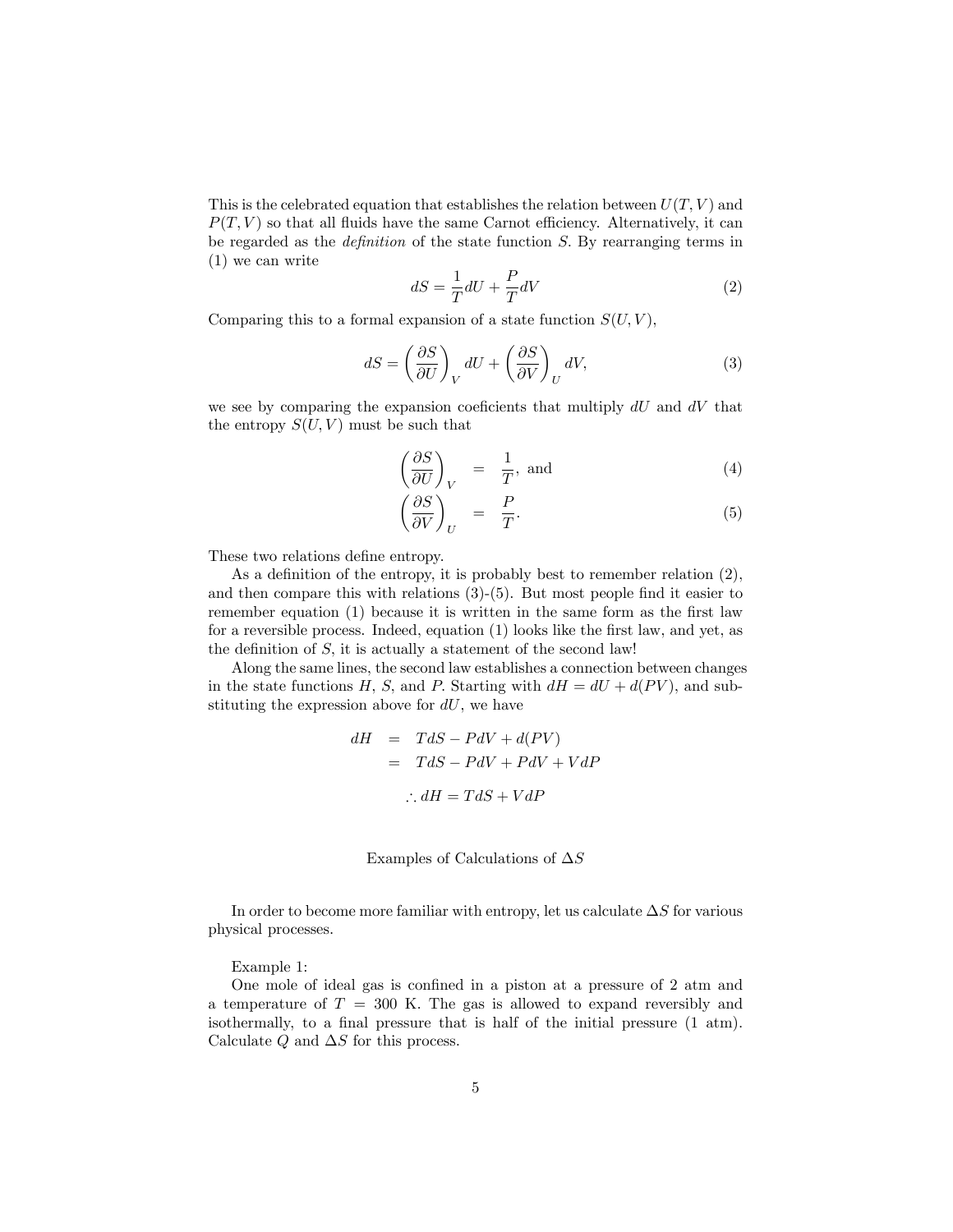

First of all,  $\Delta U = \Delta H = 0$  for an ideal gas at constant temperature. This implies that  $Q = W$ . Second, we recall that for a reversible isothermal expansion, the work is given by

$$
W = \int_{1}^{2} P dV = \int_{1}^{2} nRT \frac{dV}{V}
$$
  
=  $nRT \int_{1}^{2} \frac{dV}{V}$   
=  $nRT \ln V|_{1}^{2}$   
=  $nRT (\ln V_{1} - \ln V_{2})$   
=  $nRT \ln \frac{V_{2}}{V_{1}}$ 

For constant temperature, we know that the volume ratio

$$
\frac{V_2}{V_1} = \frac{P_1}{P_2} = \frac{2 \text{ atm}}{1 \text{ atm}} = 2
$$

is the reciprocal of the pressure ratio.

$$
\therefore W = nRT\ln 2
$$

$$
\therefore Q = nRT \ln 2
$$
  
= 1 mole × 8.314  $\frac{J}{\text{mole K}} \times 300 \text{ K} \times \ln 2$   
= 1.7 kJ

Because the process was carried out reversibly, there is a direct connection between the entropy and the heat.

$$
\Delta S = \frac{Q_{\text{reversible}}}{T}
$$

$$
= \frac{nRT \ln 2}{T}
$$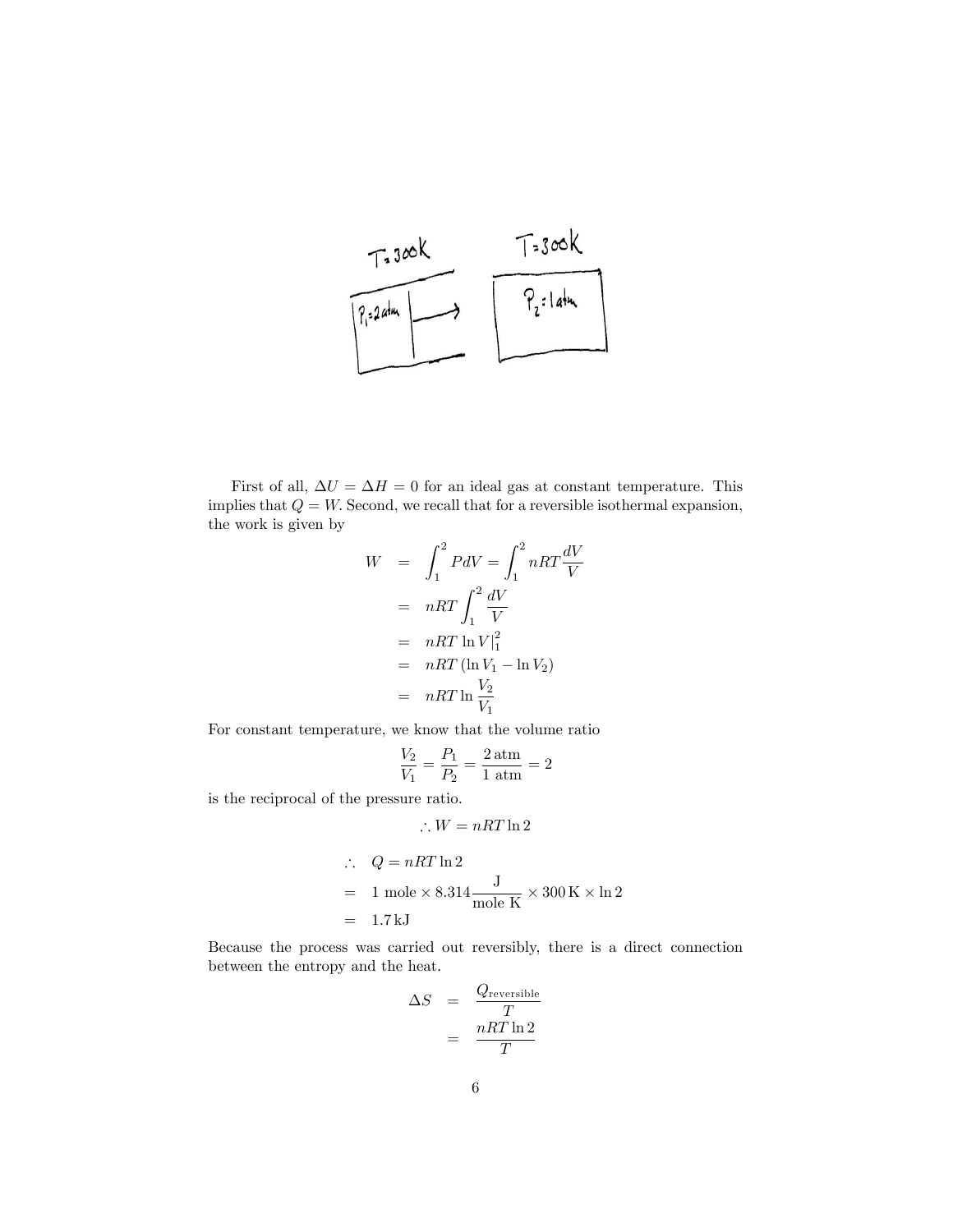$$
\therefore \quad \Delta S = nR \ln 2
$$
  
= 1 mole × 8.314  $\frac{J}{\text{mole K}} \times \ln 2$   
= 5.8 J/K

It is also useful to note the change in entropy of the surroundings. As we mentioned before, owing to its enormous extent, heat is always taken on reversibly by the surroundings, so we have

$$
\Delta S_{\rm surroundings}=\frac{Q_{\rm surroundings}}{T}
$$

If the system gains an amount of heat Q; then the surroundings loses an amount of heat Q:

$$
\therefore Q_{\text{surroundings}} = -Q
$$

$$
= -nRT \ln 2
$$

$$
\therefore \quad \Delta S_{\text{surroundings}} = -nR \ln 2
$$
  
= -5.8 J/K

The entropy change of the surroundings is just the negative of the entropy change of the system. Thus the entropy change of the system plus the surroundings (the universe) is

$$
\Delta S_{\text{universe}} = \Delta S_{\text{system}} + \Delta S_{\text{surroundings}}
$$
  
=  $nR \ln 2 - nR \ln 2 = 0.$ 

Example 2:

One mole of ideal gas is confined in one half of a cylinder at a pressure of 2 atm, and is in equilibrium with the surroundings at temperature of  $T = 300$ K. The other half of the cylinder is initially evacuated. The two halves of the chamber are separated by a baffle, but connected to one another by a small opening which is initially sealed with a cork. When the cork is withdrawn, the gas expands to fill the entire cylinder, and again comes to equilibrium with the surroundings at  $T = 300$  K. Calculate Q and  $\Delta S$  for this process. Calculate  $\Delta S_{\text{universe}}$ . Compare your results to those of Example 1.

Because the temperature is constant, after the volume doubles, the pressure drops to one half of its initial value. So the initial pressure  $P_1 = 2$  atm, and the final pressure  $P_2 = 1$  atm. Therefore the initial and final states of the system are identical to the initial and final states of Example 1. The only difference in the two examples is that this isothermal process clearly takes place irreversibly; the gas is no longer in equilibrium as it rushes to fill both halves of the cylinder.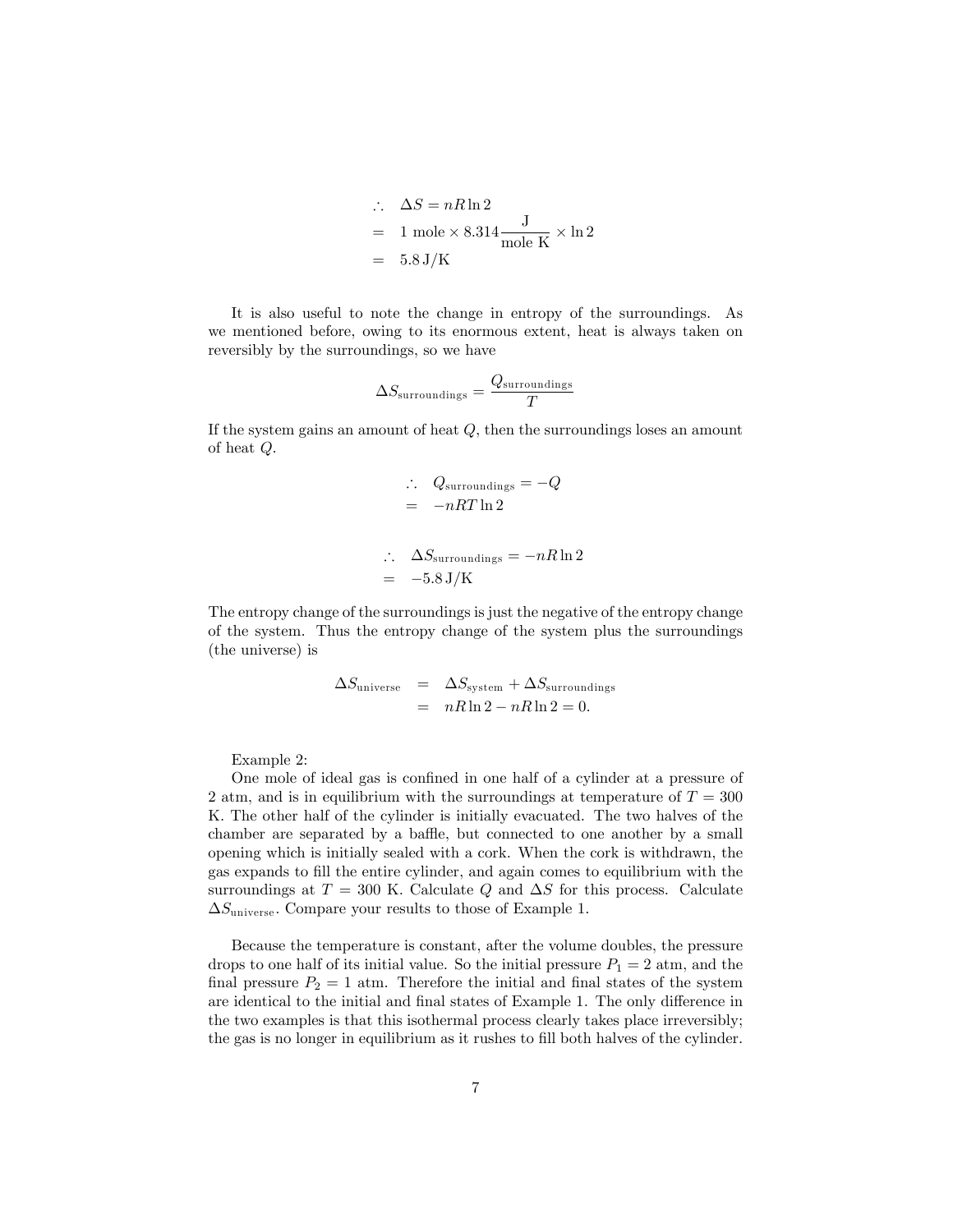

Again we will take advantage of the fact that  $\Delta U = 0$  for an ideal gas at constant temperature, and consequently  $Q = W$ . In this case there is no piston, and so the gas does no work on the surroundings.  $W = 0$ , and therefore

$$
Q=0.
$$

Now, doesn't the fact that  $Q = 0$  imply that

$$
\Delta S = 0?
$$

In this case, the answer is no. We must remember that heat is only connected to the change in entropy for a reversible process, i.e.,

$$
dS = \frac{dQ_{\text{reversible}}}{T}.
$$

As this process is irreversible, the fact that  $Q = 0$  does not necessarily mean that  $\Delta S = 0$ . How then do we calculate  $\Delta S$ ? We will take advantage of the fact that  $S$  is a state function, so that the change in  $S$  only depends on the initial and final states, and not on the path taken to go from one to the other. To facilitate a calculation, let us try to imagine a reversible path which will connect these same two states, and then calculate the change in S as we integrate along this path. We need not stretch ourselves on this point; the expansion carried out in Example 1 is, after all, an example of a reversible process which connects these same two states. Indeed, let us imagine that we achieve a doubling of the volume of the cylinder by, say, slowly sliding the baffle to the right, allowing the gas to do reversible work against the baffle until the volume is doubled. The change in  $S$  can be calculated by considering the first law relation

$$
dU = TdS - PdV
$$

The energy U does not change because the process is isothermal and the gas is ideal. Therefore, we have

$$
0 = TdS - PdV
$$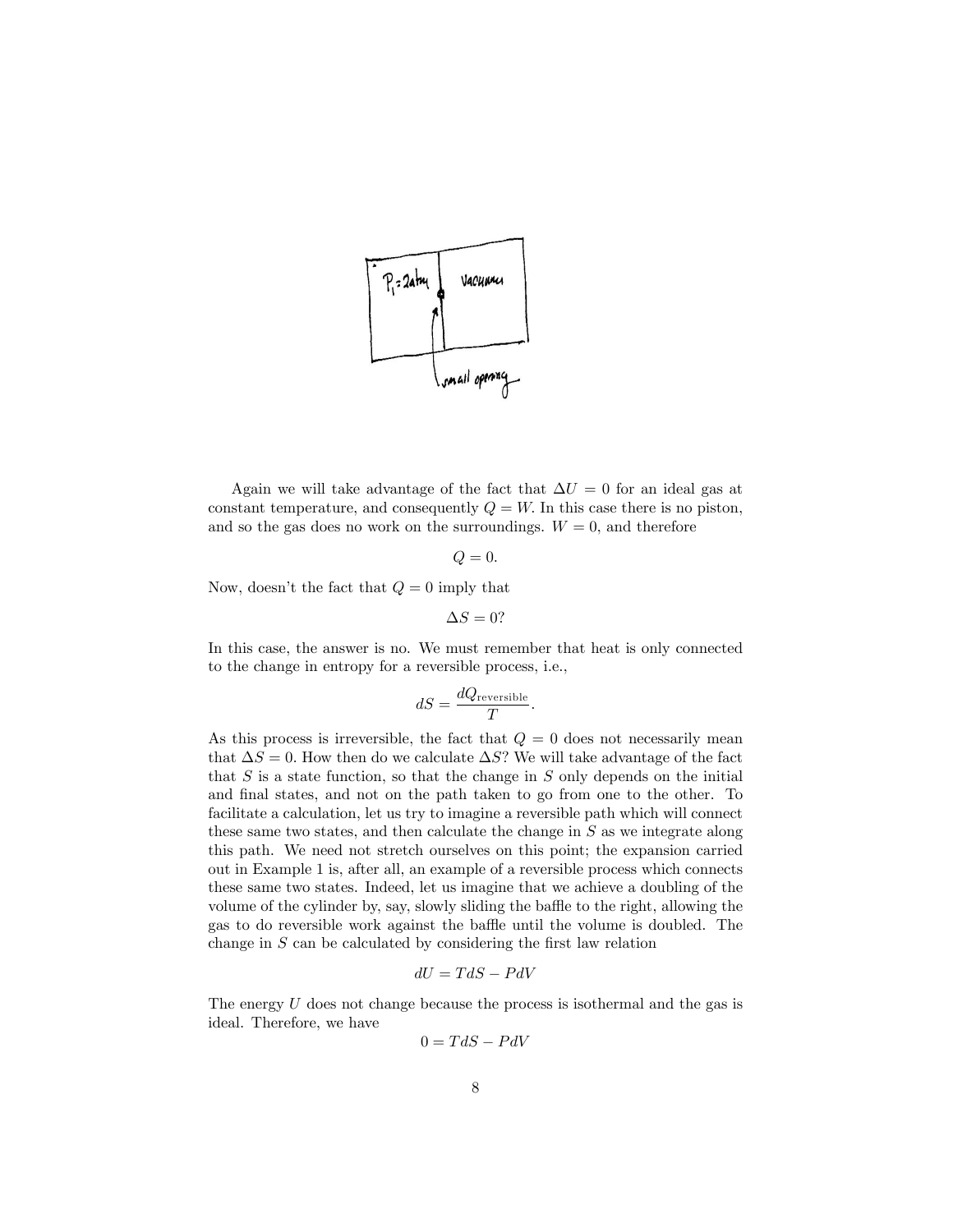$$
dS = \frac{P}{T}dV
$$
  
= 
$$
\frac{\left(\frac{nRT}{V}\right)}{T}dV
$$
  
= 
$$
nR\frac{dV}{V}.
$$

Notice that we have eliminated both  $P$  and  $T$  by substituting the equation of state. Integrating from the initial volume to the final volume, we have

$$
\int_{1}^{2} dS = nR \int_{1}^{2} \frac{dV}{V} \nS|_{1}^{2} = nR \ln V|_{1}^{2} \nS_{2} - S_{1} = nR \ln \frac{V_{2}}{V_{1}}
$$

$$
\therefore \quad \Delta S = nR \ln 2
$$
  
= 5.8 J/K

Note that the entropy change is exactly the same as it was for Example 1, even though  $Q = 0$  whereas 1.7 kJ for Example 1.

Was it obvious from the start that  $\Delta S$  would again be 5.8 J/K? Indeed, since S is a state variable, we should have known that  $\Delta S$  would be the same for the two processes as soon as we realized that the initial and final states of the gas were the same.

Let us look now at  $\Delta S_{\text{surroundings}}$ . Because  $Q = 0$ , we see that

$$
\Delta S_{\rm surroundings}=0
$$

It follows, therefore, that in this case the entropy change of the universe,

$$
\Delta S_{\text{universe}} = \Delta S_{\text{system}} + \Delta S_{\text{surroundings}}
$$
  
=  $nR \ln 2$   
= 5.8 J/K.

Note that for the reversible expansion carried out in Example 1, we found that the entropy change of the universe was zero. For the irreversible expansion we now find that the entropy change of the universe is positive. We will see that this is just an illustration of a general result; for a reversible process the entropy of the universe will remain constant; for an irreversible process, the entropy of the universe will always increase.

Example 3:

or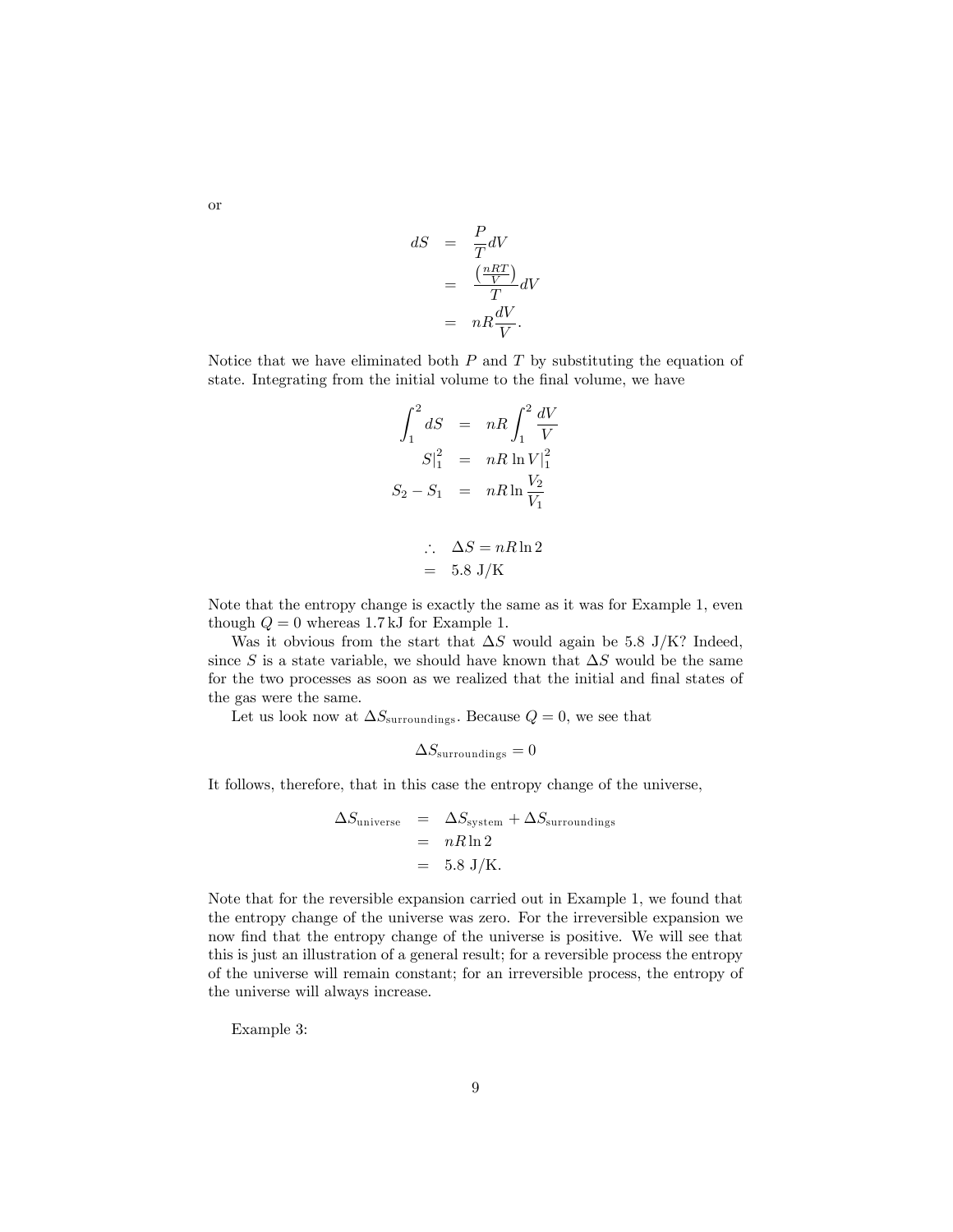A cup holding 100 gms of water at a temperature of 100 C comes to equilibrium with the surroundings at a temperature of 25 C, at constant pressure. Calculate Q and  $\Delta S$  for the system,  $\Delta S$  for the surroundings, and  $\Delta S$  for the universe. Take the heat capacity  $\overline{C}_P = 1$  cal/(g K) to be independent of temperature.

Recall that the heat added at constant pressure is given by the change in enthalpy; which is given by

$$
\Delta H = C_P \Delta T
$$

in the case of a constant heat capacity.

If the expression above is unfamiliar, you should recall that the change in enthalpy can be found by integrating  $dH$  between the initial and final states. It is wise to expand  $H$  in terms of the two variables  $T$  and  $P$ ,

$$
dH = \left(\frac{\partial H}{\partial T}\right)_P dT + \left(\frac{\partial H}{\partial P}\right)_T dP,
$$

so that one can take advantage of the fact that P is held constant so  $dP = 0$ , and therefore,

$$
dH = \left(\frac{\partial H}{\partial T}\right)_P dT.
$$

Integrating both sides, we have

$$
\Delta H = \int_{1}^{2} \left(\frac{\partial H}{\partial T}\right)_{P} dT
$$

$$
= \int_{1}^{2} C_{P} dT
$$

Taking  $C_P$  to be constant, it can be removed from the integration, giving the advertised result,

$$
\Delta H = C_P \Delta T.
$$

\_\_\_\_\_\_\_\_\_\_\_\_\_\_\_\_\_\_\_\_\_\_\_\_\_\_\_\_\_\_\_\_\_\_\_\_\_\_\_\_\_\_\_\_\_\_\_\_\_\_\_\_\_\_\_\_\_\_\_\_\_\_\_\_\_\_\_\_\_\_\_\_\_\_\_\_\_\_\_\_\_\_\_\_\_\_\_\_\_\_\_Since

 $Q = \Delta H$  at constant pressure, it follows that

$$
Q = C_P \Delta T
$$
  
=  $1 \frac{\text{cal}}{\text{g K}} \times 100 \text{ gm} \times (298 \text{ K} - 373 \text{ K})$   
= -7.5 kcal.

Because  $Q_{\text{surroundings}} = -Q_{\text{system}}$ , we see the change in entropy of the surroundings will be positive;

$$
\Delta S_{\text{surroundings}} = \frac{7.5 \text{ kcal}}{T_{\text{surroundings}}}
$$

$$
= \frac{7.5 \text{ kcal}}{298 \text{ K}}
$$

$$
= 25 \text{ cal/K}.
$$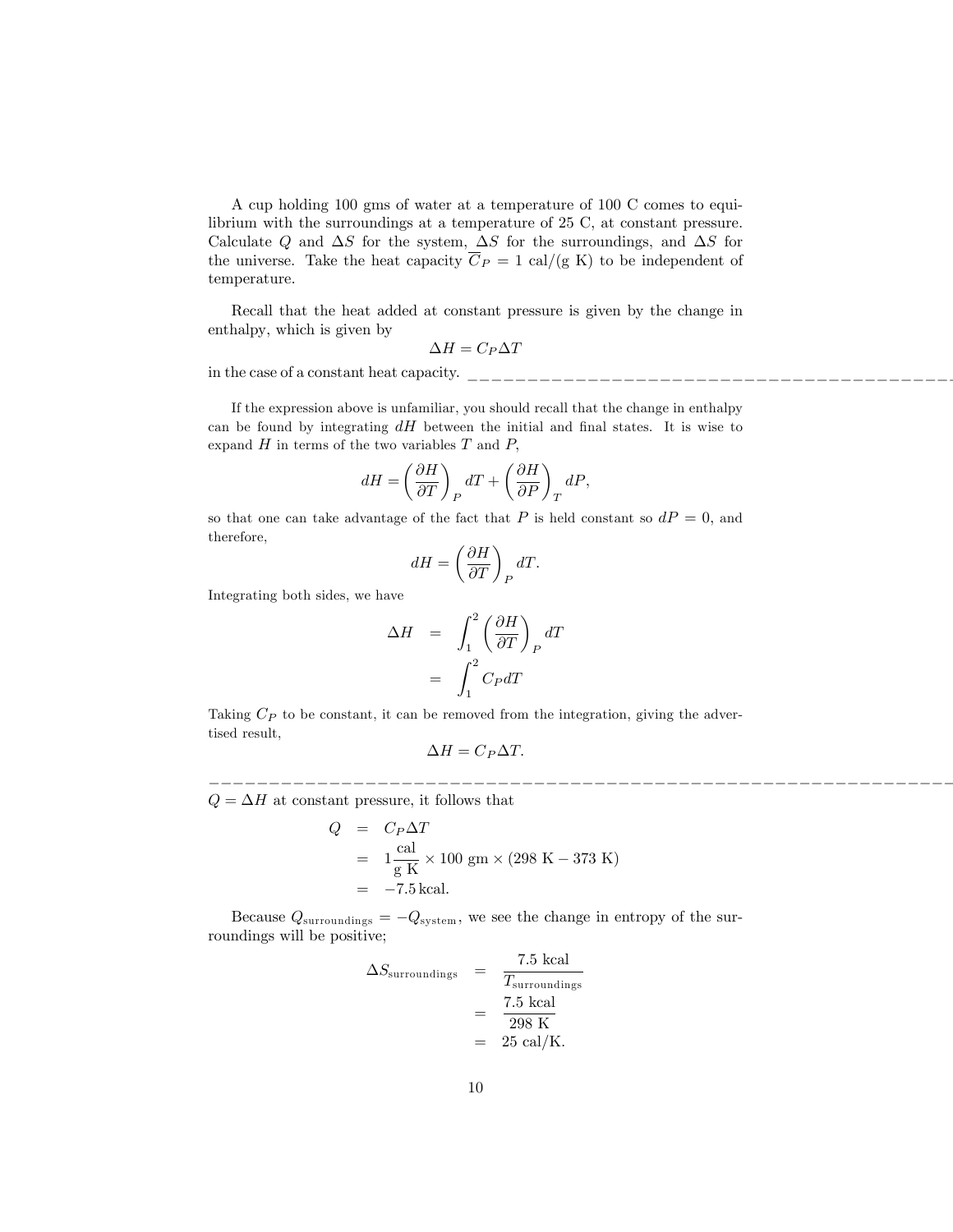To calculate the change in entropy of the system, we can take advantage of the relation between enthalpy and entropy,

$$
dH=TdS+VdP.
$$

Pressure is constant, so  $dP = 0$ , and as we have noted above,  $dH = C_P dT$ . Therefore, this implies that

$$
C_PdT=TdS
$$

or that

$$
dS = C_P \frac{dT}{T}
$$

Integrating both sides of this equation, find that the change in entropy of the system is negative;

$$
\Delta S = C_P \ln \frac{T_2}{T_1}
$$
  
=  $1 \frac{\text{cal}}{\text{g K}} \times 100 \text{ gm} \times \ln \frac{298}{373}$   
=  $-22 \text{ cal/K}.$ 

The change in entropy of the universe is positive,

$$
\Delta S_{\text{universe}} = -22 \text{ cal/K} + 25 \text{ cal/K}
$$

$$
= 3 \text{ cal/K}.
$$

Example 4:

100 gms of water in a beaker on the window sill is supercooled to -10 C on a chilly NM night. A Snow flake settles into the supercooled water an initiates crystallization. The liquid is completely crystallized, and the heat liberated is absorbed into the ambient surroundings at -10 C. Calculate  $\Delta S$  for the water, and for the surroundings. Take  $C_{P \text{ (liquid)}} = 4.184 \text{ J/(gm K)}, C_{P \text{ (solid)}} = 2.092$  $J/(gm K)$ , and the latent heat of fusion  $\Delta H_{fusion} = 333.3 \text{ J/gm}$ .

To calculate  $\Delta S$  let us imagine following a reversible path from the initial state of supercooled water at -10  $C$  to the final state consisting of ice at  $-10$  C. Let us take the following steps:

1. Imagine Örst that we slowly warm the water from -10 C up to 0 C. For this step,

$$
\Delta S_1 = C_{P \text{ (liquid)}} \int \frac{dT}{T}
$$
  
= 100 gm × 4.184J/(gmK) × ln  $\frac{273}{263}$   
= 15.61 J/K

2. Imagine the second step is to put the water at 0 C in contact with a cold reservoir at nearly 0 C, and let the water freeze reversibly. The amount of heat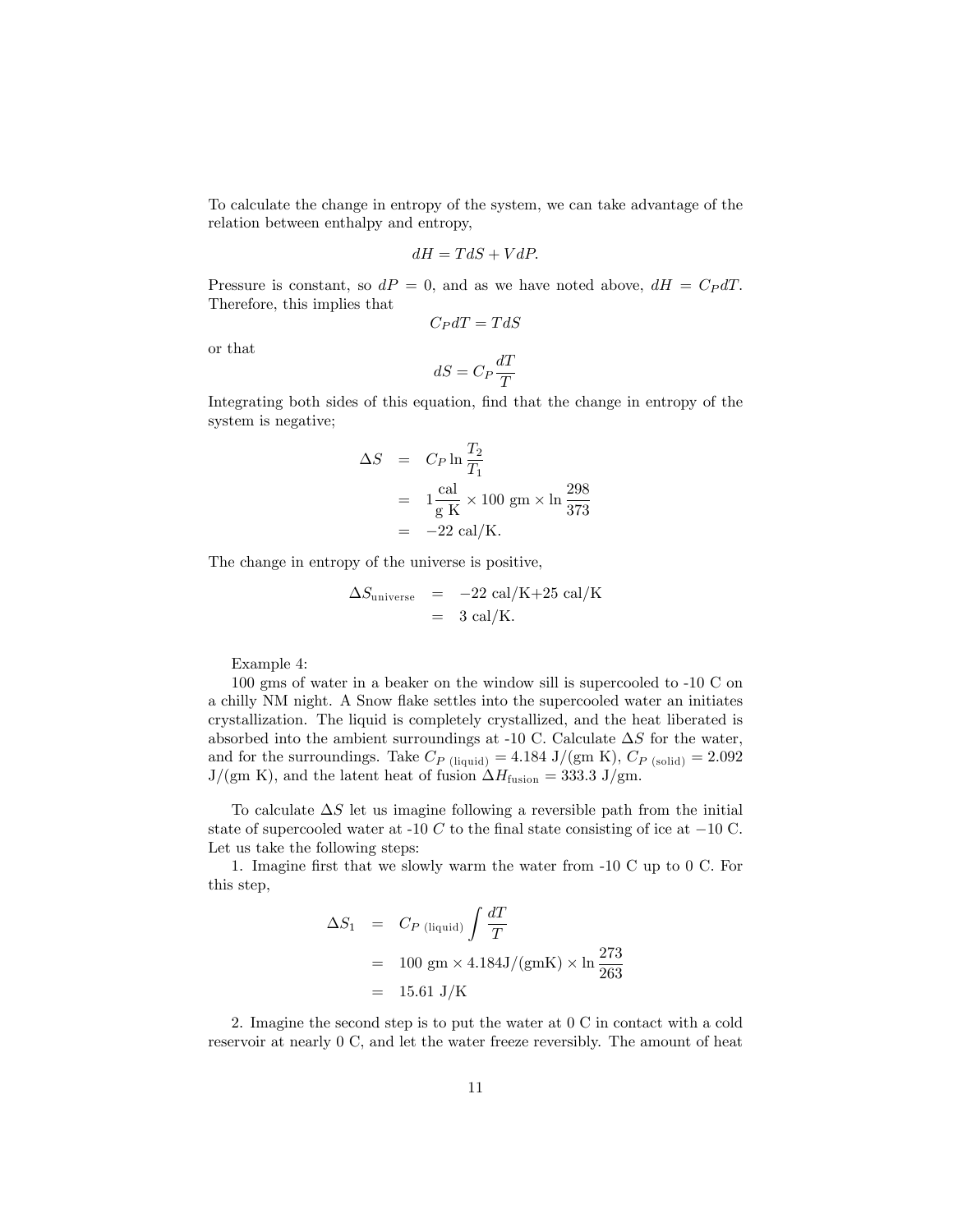taken out of the water to freeze it is given by the latent heat of fusion. The system loses heat reversibly, so for this step,

$$
\Delta S_2 = \frac{Q_{\text{reversible}}}{T}
$$
  
= 
$$
\frac{-\Delta H_{\text{fusion}}}{T}
$$
  
= 100 gm × 
$$
\frac{-333.3 \text{ J/gm}}{273 \text{K}}
$$
 = -122.1 J/K

3. Imagine a third step in which the ice at 0 C is now slowly cooled back down to  $-10$  C. The change in entropy for this step is

$$
\Delta S_3 = C_{P \text{ (solid)}} \int \frac{dT}{T}
$$
  
= 100 gm × 2.092J/(gmK) × ln  $\frac{263}{273}$   
= -7.807 J/K

Adding up the entropy changes for all three reversible stages gives the total entropy change,

$$
\Delta S = 15.61 \text{ J/K} - 122.1 \text{ J/K} - 7.807 \text{ J/K}
$$
  
= -114.30 J/K,

which is negative.

Now let us calculate the entropy change of the surroundings. This is related to the heat added to the system as follows:

$$
\Delta S_{\text{surroundings}} = \frac{Q_{\text{surroundings}}}{T_{\text{surroundings}}}
$$

$$
= \frac{-Q_{\text{system}}}{263 \text{ K}}.
$$

The heat added to the system,  $Q_{\text{system}}$  is given by  $\Delta H$  for the process. This can be calculated by following the same three stages:

$$
\Delta H_1 = \int_{263}^{273} C_{P \text{ (liquid)}} dT
$$
  
= 100 gm × 4.184J/(gmK) × (273 – 263) K  
= 4184 J.

$$
\Delta H_2 = 100 \text{ gm} \times -333.3 \text{ J/gm} \\
= -33,330 \text{ J}
$$

$$
\Delta H_3 = \int_{273}^{263} C_{P \text{ (solid)}} dT
$$
  
= 100 gm × 2.092J/(gmK) × (263 – 273) K  
= -2092 J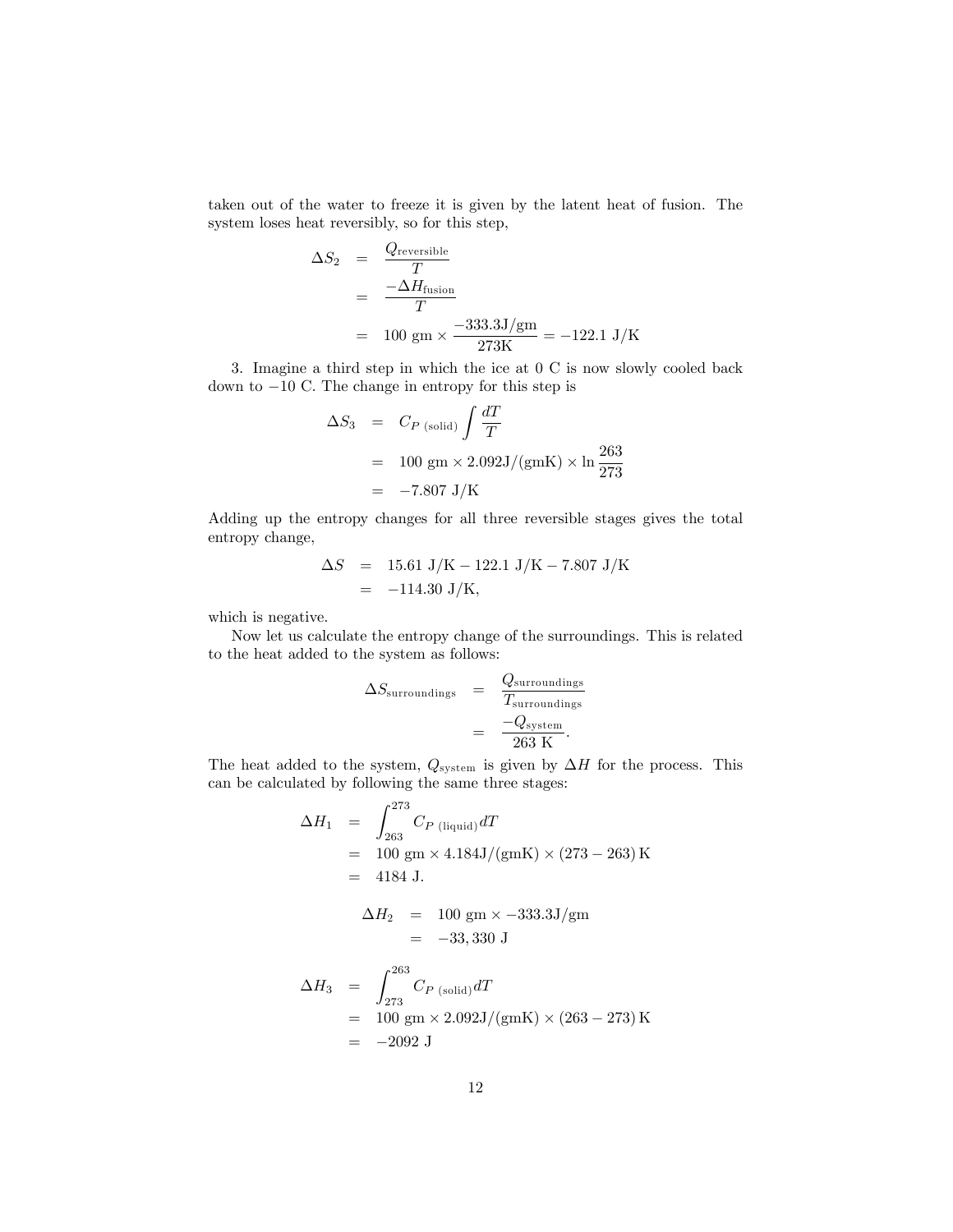Therefore

$$
Q = \Delta H = 4184 \text{ J} - 33,330 \text{ J} - 2092 \text{ J}
$$
  
= -31,241 J

It follows that

$$
\Delta S_{\text{surroundings}} = \frac{31,241 \text{ J}}{263 \text{ K}}
$$

$$
= 118.79 \text{ J/K}
$$

The change in entropy of the universe for this process is positive;

$$
\Delta S_{\text{universe}} = 118.79 \text{ J/K} - 114.30 \text{ J/K}
$$
  
= 4.49 J/K.

## Direction of Change

For the four processes described above, the entropy of the system was found to be zero, negative, positive, and positive, respectively. There doesn't seem to be a pattern here. But there is a trend if you focus instead on the change in entropy of the universe. For the three irreversible processes examined in Examples 2, 3, and 4, the change in entropy of the universe was found to be positive. These examples represent processes which obviously occur in nature. It is interesting to think about what we would have found had we had accidently chosen processes which are impossible. Suppose, for example, that we had posed each of these processes in reverse:

Example 1: Initially gas occupies a cylinder which is partitioned by a baffle which divides the cylinder in half. The pressure is 1 atm, and the temperature is 300 K. When a small opening is made in the baffle, all of the gas moves over to the left chamber, leaving a vaccum in the right chamber. What is the change in entropy of the universe for this process?

Clearly, we would follow the same procedure as above, but since the process is backwards, we would find that

$$
\Delta S_{\text{universe}} = -5.8 \text{ J/K}.
$$

Example 2: Initially a cup containing 100 gms of hot water is at a temperature of 25 C, which is the same as the temperature of the surroundings. The water is observed to spontaneously warm up, to a temperature of 100 C. What is the change in entropy of the universe for this process?

$$
\Delta S_{\text{universe}} = -3 \text{ cal/K}.
$$